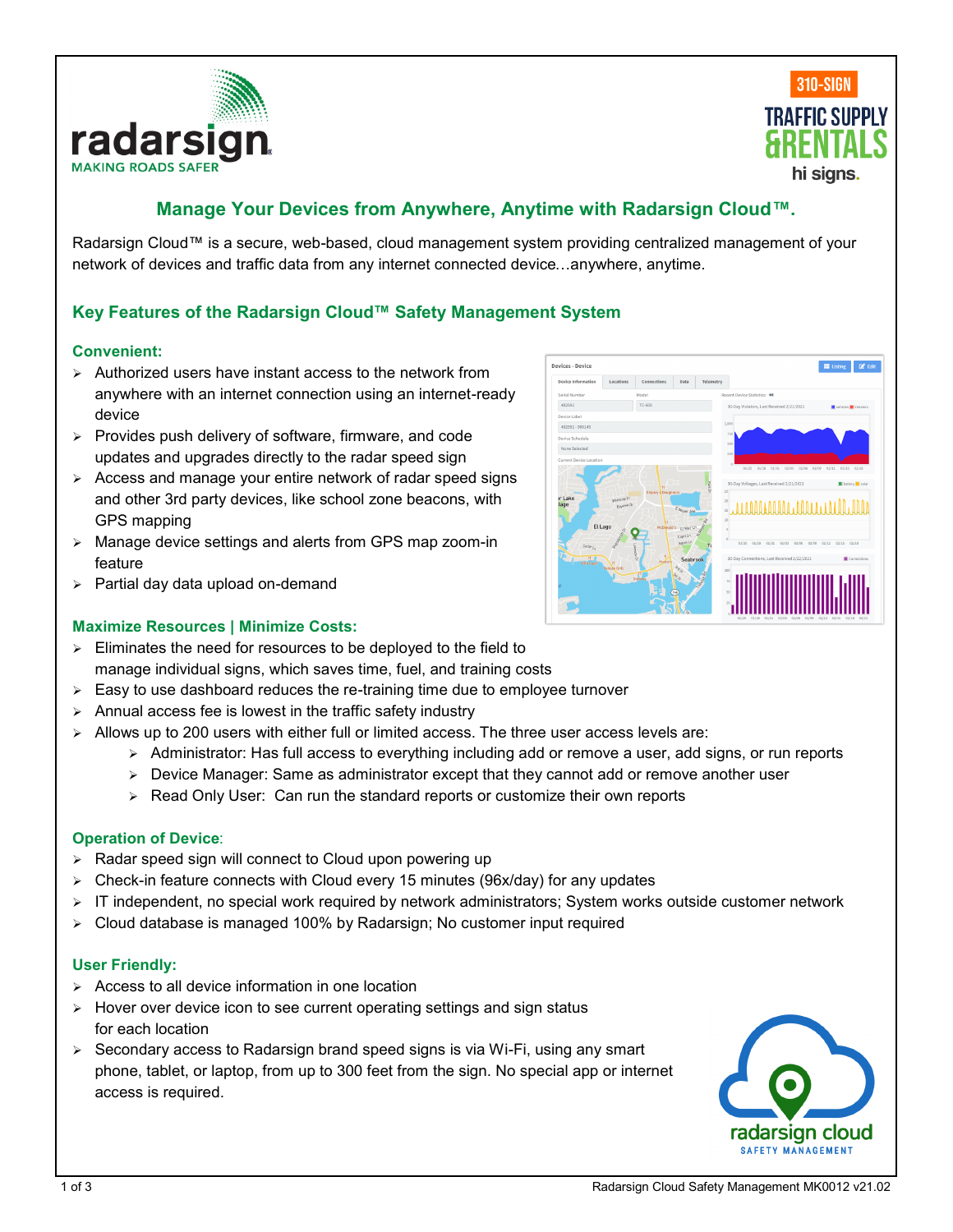#### **Easy Scheduling:**

- ➢ Advanced scheduling: Continuous multi-year schedule can be pre-programmed
- $\triangleright$  Multiple devices can share the same schedule
- ➢ Program device operation individually, or as a group

| Sign Group - Edit         |                         |   |         |                                  |              |                      |                     |                                  |                |                |             |       |     |      |                |                                  |                |                   |              |                |     | <b>Back to Group List</b>                    |              |                | <b>a</b> Save |                                  |    |       | <b>Q</b> Cancel |
|---------------------------|-------------------------|---|---------|----------------------------------|--------------|----------------------|---------------------|----------------------------------|----------------|----------------|-------------|-------|-----|------|----------------|----------------------------------|----------------|-------------------|--------------|----------------|-----|----------------------------------------------|--------------|----------------|---------------|----------------------------------|----|-------|-----------------|
| Overview                  |                         |   |         |                                  |              | <b>Day Schedules</b> | Calendar            |                                  |                |                |             |       |     |      |                |                                  |                |                   |              |                |     |                                              |              |                |               |                                  |    |       |                 |
| Schedule                  |                         |   |         |                                  |              |                      | Selected Date Range |                                  |                |                |             |       |     |      |                |                                  |                |                   |              |                |     | Range Applcation Method (Auto-Apply Enabled) |              |                |               |                                  |    |       |                 |
| <b>前</b> Weekend Schedule |                         |   |         |                                  |              | $\times$ $\Delta$    | ٠                   | $02/01/2021 - 05/31/202$         |                |                |             |       |     | ₿    | 前 All          |                                  |                | <b>首</b> Weekdays |              |                |     | <b>in</b> Weekends                           |              |                |               |                                  | פ  |       |                 |
| ochool Day Schedule       |                         |   |         |                                  |              |                      |                     |                                  |                |                |             |       |     |      |                |                                  |                |                   |              |                |     |                                              |              |                |               |                                  |    |       |                 |
| <b>前</b> Weekend Schedule |                         |   |         |                                  |              |                      |                     | 2020                             |                |                |             |       |     | 2021 |                |                                  |                |                   |              | 2022           |     |                                              |              |                |               | 2023                             |    |       |                 |
|                           |                         |   | January |                                  |              |                      |                     |                                  |                | February       |             |       |     |      |                |                                  |                | March             |              |                |     |                                              |              |                |               | April                            |    |       |                 |
|                           |                         |   |         | Su Mo Tu We Th Fr Sa             |              |                      |                     | Su Mo Tu We Th Fr Sa             |                |                |             |       |     |      |                | Su Mo Tu We Th Fr Sa             |                |                   |              |                |     |                                              |              |                |               | Su Mo Tu We Th Fr Sa             |    |       |                 |
|                           |                         |   |         |                                  | $\mathbf{1}$ | $\mathcal{I}$        |                     | 1                                | $\overline{2}$ |                | $3 \quad 4$ |       | 5 6 |      |                | 1                                | $\overline{2}$ |                   | $3 \quad 4$  |                | 5 6 |                                              |              |                |               |                                  | 1. | 2 3   |                 |
| 3                         | 4                       | 5 | 6       | $\overline{7}$                   | 8            | $\overline{9}$       | $\overline{7}$      | 8                                |                | 9 10 11 12 13  |             |       |     |      | $\overline{7}$ | 8                                |                | 9 10 11 12 13     |              |                |     |                                              | 4            | 5              | 6             | 7 8 9 10                         |    |       |                 |
| 10                        | 11                      |   |         | 12  13  14                       | 15           | 16                   |                     | 14   15   16   17   18   19   20 |                |                |             |       |     |      |                | 14   15   16   17   18   19   20 |                |                   |              |                |     |                                              |              |                |               | 11   12   13   14   15   16   17 |    |       |                 |
| 17                        | 18                      |   |         | 19 20 21 22 23                   |              |                      |                     | 21 22 23 24 25 26 27             |                |                |             |       |     |      |                | 21 22 23 24 25 26 27             |                |                   |              |                |     |                                              |              |                |               | 18  19  20  21  22  23  24       |    |       |                 |
| 24                        |                         |   |         | 25    26    27    28    29    30 |              |                      | 28                  |                                  |                |                |             |       |     |      |                | 28 29 30 31                      |                |                   |              |                |     |                                              |              |                |               | 25  26  27  28  29  30           |    |       |                 |
| 31                        |                         |   |         |                                  |              |                      |                     |                                  |                |                |             |       |     |      |                |                                  |                |                   |              |                |     |                                              |              |                |               |                                  |    |       |                 |
|                           |                         |   | May     |                                  |              |                      |                     |                                  |                | June           |             |       |     |      |                |                                  |                | July              |              |                |     |                                              |              |                |               | August                           |    |       |                 |
|                           |                         |   |         | Su Mo Tu We Th Fr Sa             |              |                      |                     | Su Mo Tu We Th Fr Sa             |                |                |             |       |     |      |                | Su Mo Tu We Th Fr Sa             |                |                   |              |                |     |                                              |              |                |               | Su Mo Tu We Th Fr Sa             |    |       |                 |
|                           |                         |   |         |                                  |              | 1                    |                     |                                  | $\mathbf{1}$   | $\overline{2}$ | 3           | 4     | 5   |      |                |                                  |                |                   | $\mathbf{1}$ | $\overline{2}$ | 3   |                                              | $\mathbf{1}$ | $\overline{2}$ | 3             | 4                                | 5  | 6     | $\overline{7}$  |
| $\mathcal{D}$             | $\overline{\mathbf{3}}$ |   |         | 4 5 6 7 8                        |              |                      | 6                   | $\overline{7}$                   | 8              | 9              | 10          | 11 12 |     |      | 4              | 5                                | 6              | $\overline{7}$    | 8            | $\overline{9}$ | 10  |                                              | 8            | Q              | 10            | 11                               | 12 | 13 14 |                 |
|                           |                         |   |         | 9 10 11 12 13 14 15              |              |                      | 13                  | 14                               | 15             | 16             | 17          | 18 19 |     |      | 11             | 12                               | 13             | 14                | 15           | 16             | 17  |                                              | 15           | 16             | 17            | 18                               | 19 | 20 21 |                 |
|                           |                         |   |         | 16 17 18 19 20 21 22             |              |                      | 20                  | 21                               | 22             |                | 23 24 25 26 |       |     |      | 18             | 19                               | 20             | 21                | 22           | 23             | 24  |                                              | 22           | 23             | 24            | 25 26                            |    | 27 28 |                 |
|                           |                         |   |         | 23 24 25 26 27 28 29             |              |                      |                     | 27 28 29 30                      |                |                |             |       |     |      |                | 25  26  27  28  29  30  31       |                |                   |              |                |     |                                              | 29           | 30 31          |               |                                  |    |       |                 |
|                           | 30 31                   |   |         |                                  |              |                      |                     |                                  |                | - - -          |             |       |     |      |                |                                  | $\sim$ -       |                   |              |                |     |                                              |              |                |               |                                  |    |       |                 |

#### **System Alerts:**

- ➢ Provides daily diagnosis of device health and battery levels. It also notifies system if power drops too low or device fails to communicate with the host.
- ➢ Alerts can be sent via email and/or text messages to the preset administrator when triggered
- ➢ Receive alerts for:
	- ➢ Low battery level Warns administrators before the power level reaches a critical level
	- ➢ Device off-line
	- ➢ Location change Alerts that the sign has been moved
	- ➢ Non-normal events Alerts when there is abnormal traffic flow (e.g.: congestion or an accident)
	- ➢ Tampering

|                                             |                                                                                                                                   |                                                                                                                |                                                                                                                                                  | $\mathbf{c}$               |
|---------------------------------------------|-----------------------------------------------------------------------------------------------------------------------------------|----------------------------------------------------------------------------------------------------------------|--------------------------------------------------------------------------------------------------------------------------------------------------|----------------------------|
| Active                                      |                                                                                                                                   |                                                                                                                |                                                                                                                                                  |                            |
|                                             | N Dec 6, 2020 - Offline - 900096 - Actually 900098 but duplicating for testing                                                    | Device 900096 - Actually 900098 but duplicating for testing failed to connect with Radarsign Cloud in 72 hours |                                                                                                                                                  | Set Device Inactive        |
| N Oct 24, 2020 - Offline - Walter Test Sign | Device Walter Test Sign failed to connect with Radarsign Cloud in 72 hours                                                        |                                                                                                                |                                                                                                                                                  | <b>Set Device Inactive</b> |
|                                             | <b>12 - Location Change - COS out front Radarsign HQ</b><br>Device COS out front Radarsign HQ reported a new location or position |                                                                                                                |                                                                                                                                                  | Dismiss                    |
|                                             | <b>Re</b> - Location Change - TC400 Test sign out front Radarsign HO                                                              | Device TC400 Test sign out front Radarsign HQ reported a new location or position                              |                                                                                                                                                  | <b>Dismiss</b>             |
|                                             |                                                                                                                                   |                                                                                                                |                                                                                                                                                  |                            |
|                                             | £8 - Location Change - 900096 - Actually 900098 but duplicating for testing                                                       | Device 900096 - Actually 900098 but duplicating for testing reported a new location or position                |                                                                                                                                                  |                            |
| Cleared/Dismissed                           |                                                                                                                                   |                                                                                                                |                                                                                                                                                  | Dismiss                    |
| Created Date                                | Cleared Date                                                                                                                      | Title/Device                                                                                                   | Content                                                                                                                                          |                            |
| Dec 4, 2020                                 | Dec 6, 2020<br>Service Agent                                                                                                      | Disrupted Communications<br>900096 - Actually 900098 but duplicating for testing                               | Device 900096 - Actually 900098 but duplicating for testing failed to successfuly complete a communcation cycle with Radarsign Cloud in 24 hours |                            |
| Dec 3, 2020                                 | Dec 3, 2020<br>Service Agent                                                                                                      | Disrupted Communications<br>900096 - Actually 900098 but duplicating for testing                               | Device 900096 - Actually 900098 but duplicating for testing failed to successfuly complete a communcation cycle with Radarsign Cloud in 24 hours |                            |
| Nov 14, 2020                                | Dec 2, 2020<br>Service Agent                                                                                                      | Offline<br>900096 - Actually 900098 but duplicating for testing                                                | Device 900096 - Actually 900098 but duplicating for testing failed to connect with Radarsign Cloud in 72 hours                                   |                            |
| Nov 12, 2020                                | Nov 14, 2020<br>Service Agent                                                                                                     | Disrupted Communications<br>900096 - Actually 900098 but duplicating for testing                               | Device 900096 - Actually 900098 but duplicating for testing failed to successfuly complete a communcation cycle with Radarsign Cloud in 24 hours |                            |